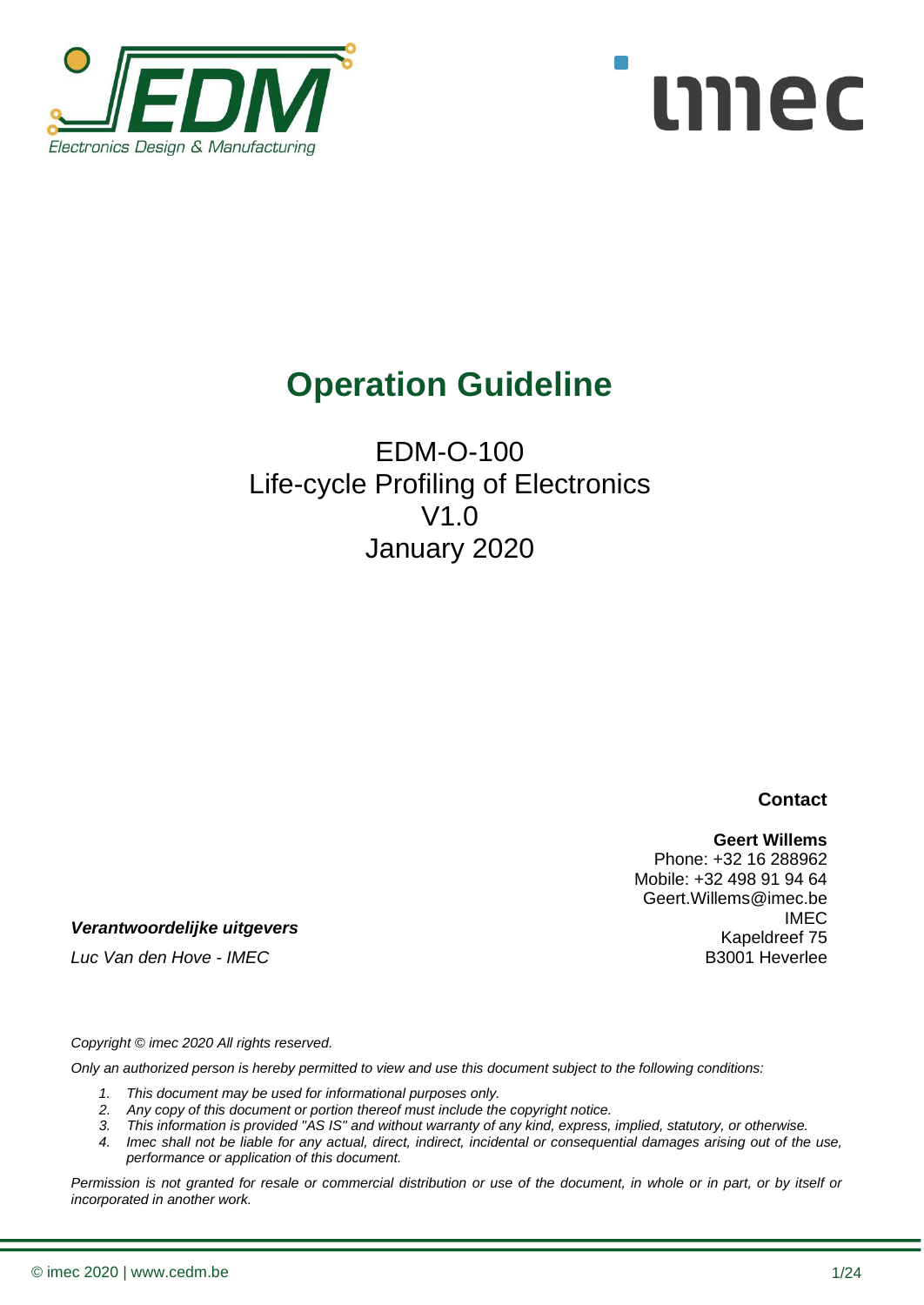

Operation Guideline

EDM-O-100: Life-cycle Profiling of Electronics

### <span id="page-1-0"></span>*The Operation Guidelines*

The Operation Guidelines intend to provide guidelines related to the operation, use, health monitoring, maintenance, repair of stand-alone or end-product integrated electronics.

- The recommendations given in the guidelines are intended to support the user in the management of the operation of electronics and products with integrated electronics.
- The Operation quidelines promote the use of scientific methods such as physical modeling leading to, e.g. reliability physics-based health monitoring and predictive maintenance. Scientific methods extend the capability of predicting the product's properties and operational behavior beyond experience.

### <span id="page-1-1"></span>*Acknowledgement*

#### **Funding organizations**

Agentschap Ondernemen is acknowledged for funding the project VIS-traject InProVoL and the ICON-project Compact (Flanders Make) that provided the basis for this guideline.

#### **imec contributors**

Geert Willems, Ph.D.

#### **Contributing cEDM partners**

Tania Drissen, Sirris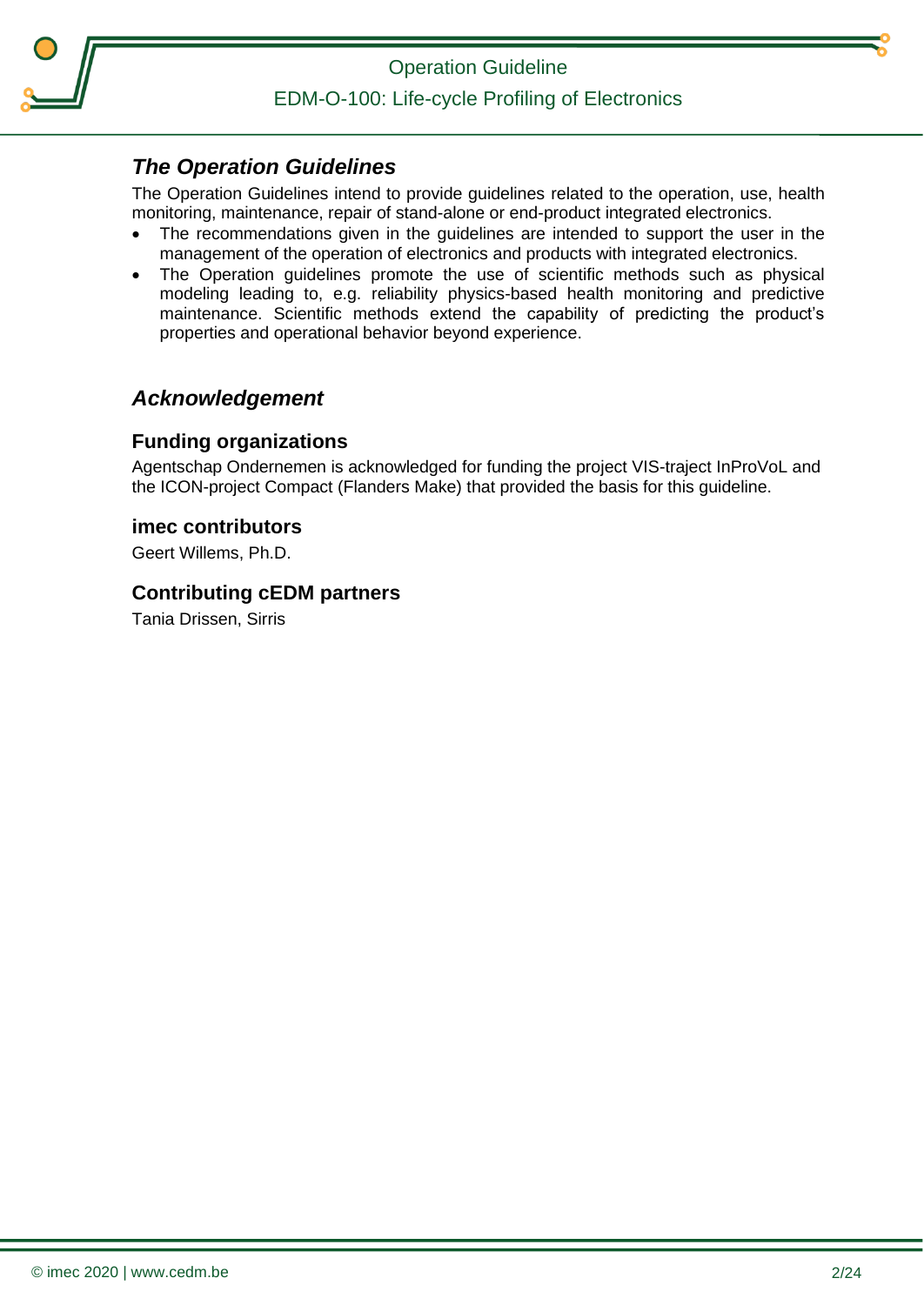

# **Operation Guideline** EDM-O-100: Life-cycle Profiling of Electronics

## **Table of Contents**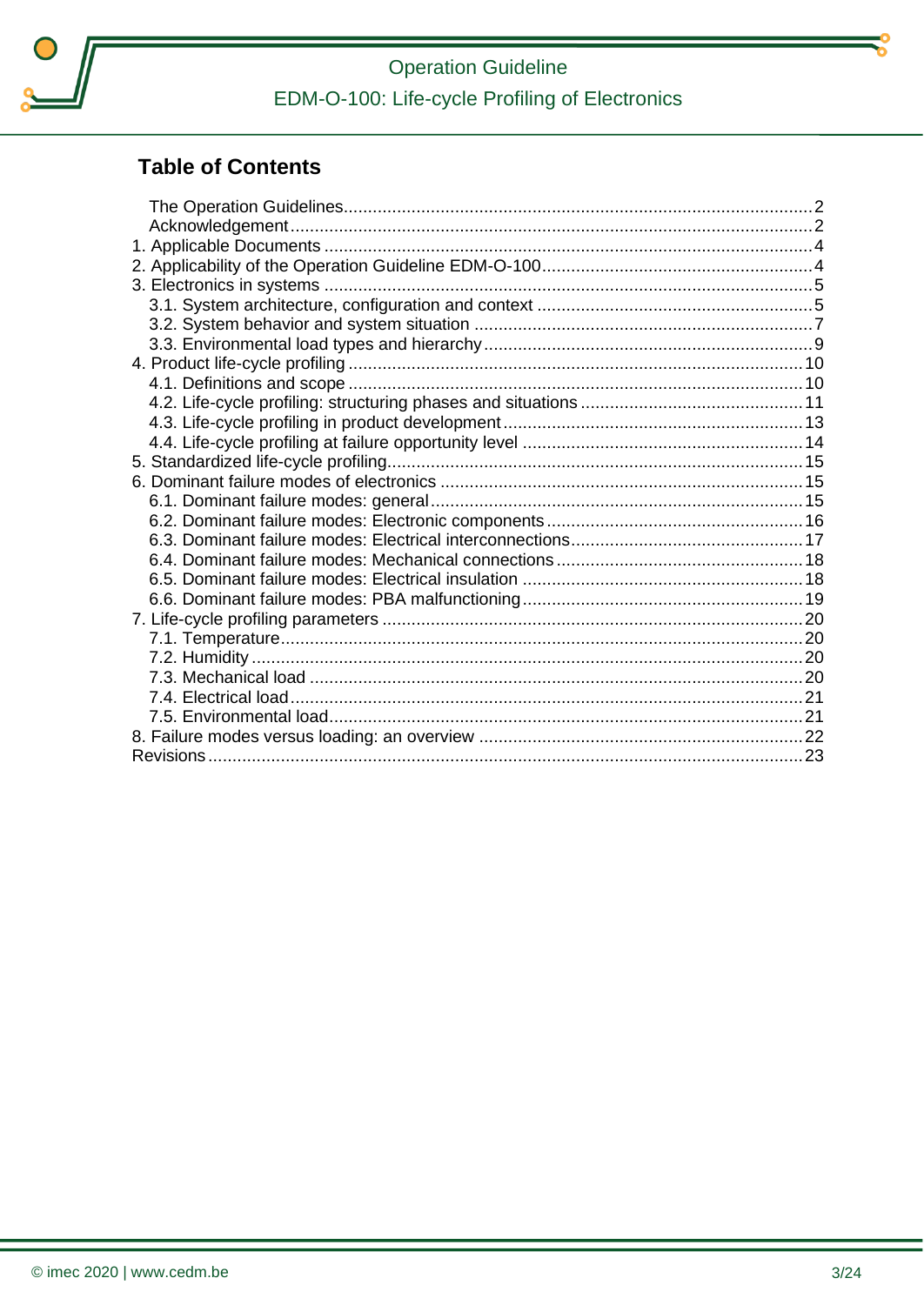

EDM-O-100: Life-cycle Profiling of Electronics

### <span id="page-3-0"></span>**1. Applicable Documents**

This Product Life Cycle Management Guideline refers the most recent version of the following documents:

| <b>EDM-D-005</b> | Rigid PCB Build-up and Density Classification                                                                                           |
|------------------|-----------------------------------------------------------------------------------------------------------------------------------------|
| <b>EDM-D-008</b> | Technology and Manufacturing Capability Mapping of PBA Designs                                                                          |
| <b>EDM-D-012</b> | <b>Mechanical Integration</b>                                                                                                           |
| <b>EDM-D-014</b> | Design-for-Robustness of Electronics                                                                                                    |
| EDM-D-100        | <b>Reliability Quantification</b>                                                                                                       |
| <b>EDM-P-200</b> | Predictive Product Life Cycle Management of Electronics                                                                                 |
| <b>EDM-P-202</b> | New Product Introduction for Electronics                                                                                                |
|                  | ETS 300 019 series Equipment Engineering (EE); Environmental conditions<br>and<br>environmental tests for telecommunications equipment. |
| IEC 60721 series | <b>Classification of Environmental Conditions</b>                                                                                       |
| ISO 16750 series | Road vehicles – Environmental conditions and testing for electrical<br>and electronic equipment                                         |
|                  | ISO/IEC/IEEE 24748-1 Systems and software engineering – Life cycle management – Part 1:<br>Guidelines for life cycle management         |

## <span id="page-3-1"></span>**2. Applicability of the Operation Guideline EDM-O-100**

- EDM-O-100 provides guidelines to create a comprehensive, unambiguous characterization of the external environment and operational loads that stand-alone or embedded electronics is subjected to during its lifetime. This is called Life-Cycle Profiling or Mission Profiling of electronics.
- Life-cycle profiling provides essential input to Design-for-Reliability and Design-for-Robustness of a new product that must ensure the products reliable operation during its lifetime under the envisaged conditions of storage, transport and operation.
- Life-cycle profiling provides the basis for user instructions that put limits to the range of operational conditions the user can operate the system in, without losing product warranty. An example of such limits are the maximum or minimum environmental temperatures in which the product is intended to operate in.
- Life-cycle profiling provides the basis for a cost-effective maintenance program.
- This guideline describes a method to establish the life-cycle profile of a specific Printed Board Assembly (PBA) in a specific application and/or embedded in a specific product.
- The method to aggregate PBA life-cycle profiles into a multi-application PBA design specification with respect to environmental load and life-cycle requirements is beyond the scope of this guideline.